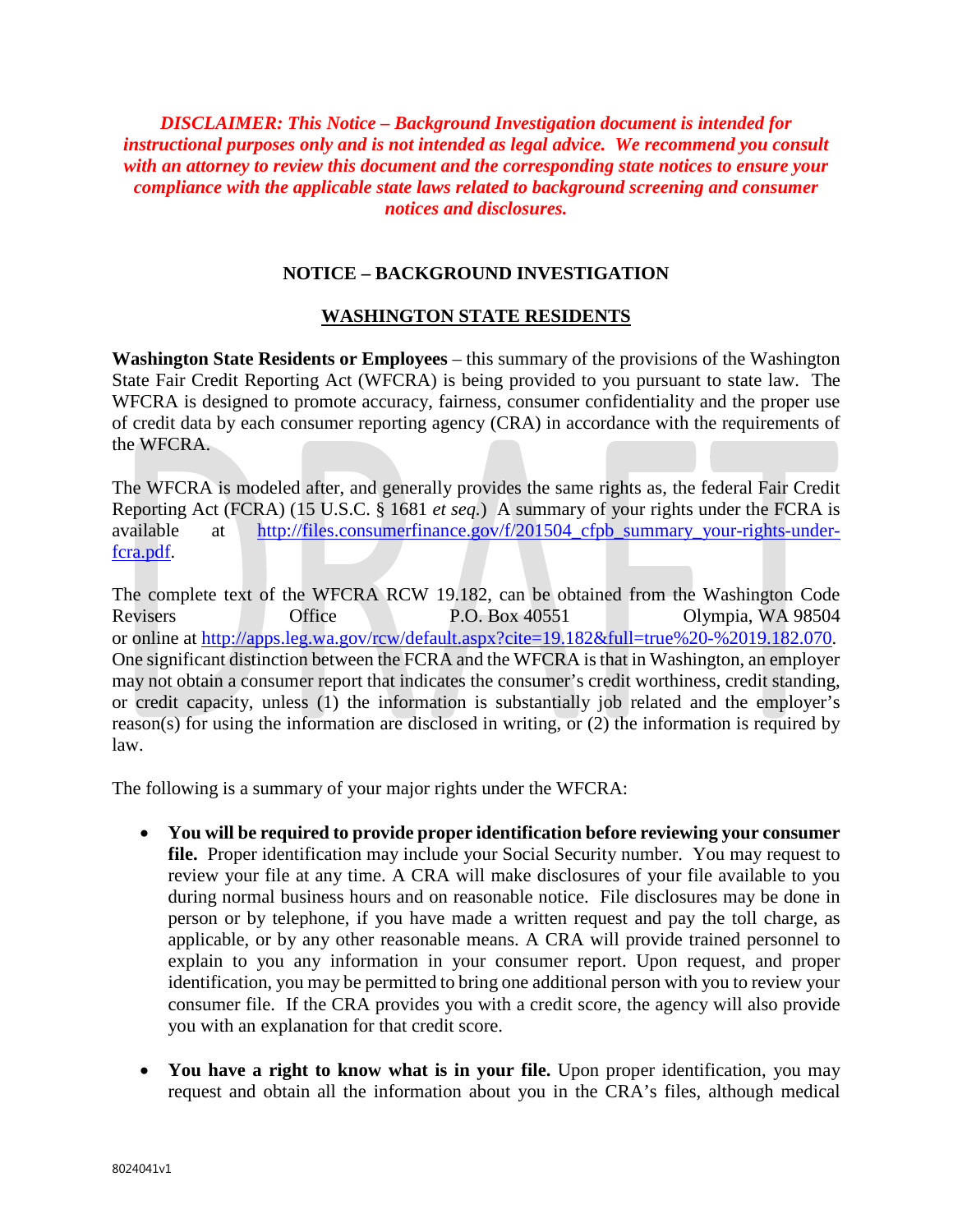information may be withheld, and instead will be disclosed to a health care provider of your choice. Your health care provider may disclose your medical information to you directly. Your file disclosure will include all items of information the CRA maintains about you, including sources of information (except sources acquired solely for use in an investigative report). The file will also identify each person who procured your consumer report for employment purposes during the two-year period preceding your request, or any person who procured your report for any other purpose within the six-months prior to your request. When applicable, a record of inquiries the CRA received identifying you in a credit transaction that was not initiated by you in the six-months prior to your file disclosure request. Each of these records will include the name of the person or trade name of the business that sought your consumer file, and upon your request, their respective addresses.

- **You are entitled to one free consumer report every 12 months, upon request.** In many cases, your file disclosure will be free. You may be charged a limited fee for a second or subsequent report requested by you during a 12 month period. You will also not be charged for:
	- o a consumer report if a person has taken adverse action against you because of information in your report;
	- o the reinvestigation of information you dispute; or
	- o corrected reports resulting from the deletion of inaccurate or unverifiable information.
- **You must be told if information in your file has been used against you.** If a person takes an adverse action against you that is based, in whole or in part, on information contained in a consumer report, that person must tell you (usually, through a written notice), and must give you the name, address, and telephone number of the CRA that provided the information.
- **You have a right to dispute incomplete or inaccurate information.** If you identify information in your file that is incomplete or inaccurate, and you notify the CRA directly of the dispute, the CRA will reinvestigate without charge and record the current status of the disputed information before the end of thirty business days, unless your dispute is frivolous. Upon completion of the reinvestigation, within five business days of the CRA's decision, the agency will provide you notice in writing or through another authorized means, of the results of the reinvestigation. If the CRA determines that your dispute is frivolous the agency will inform you of that determination, along with its reasons, and your rights under the WFCRA within five business days.
- **Consumer reporting agencies must correct or delete inaccurate, incomplete, or unverifiable information.** Upon completion of the reinvestigation, if the information you disputed is found to be inaccurate or cannot be verified, the CRA must delete the information and notify you of the correction. Information that has been found to be inaccurate will not be reinserted into your consumer file, unless the furnisher of the information verifies the accuracy and completeness of that information. In such circumstances, you will be notified, within thirty business days that the information is being reinserted into your file. If the reinvestigation does not resolve your dispute, you may file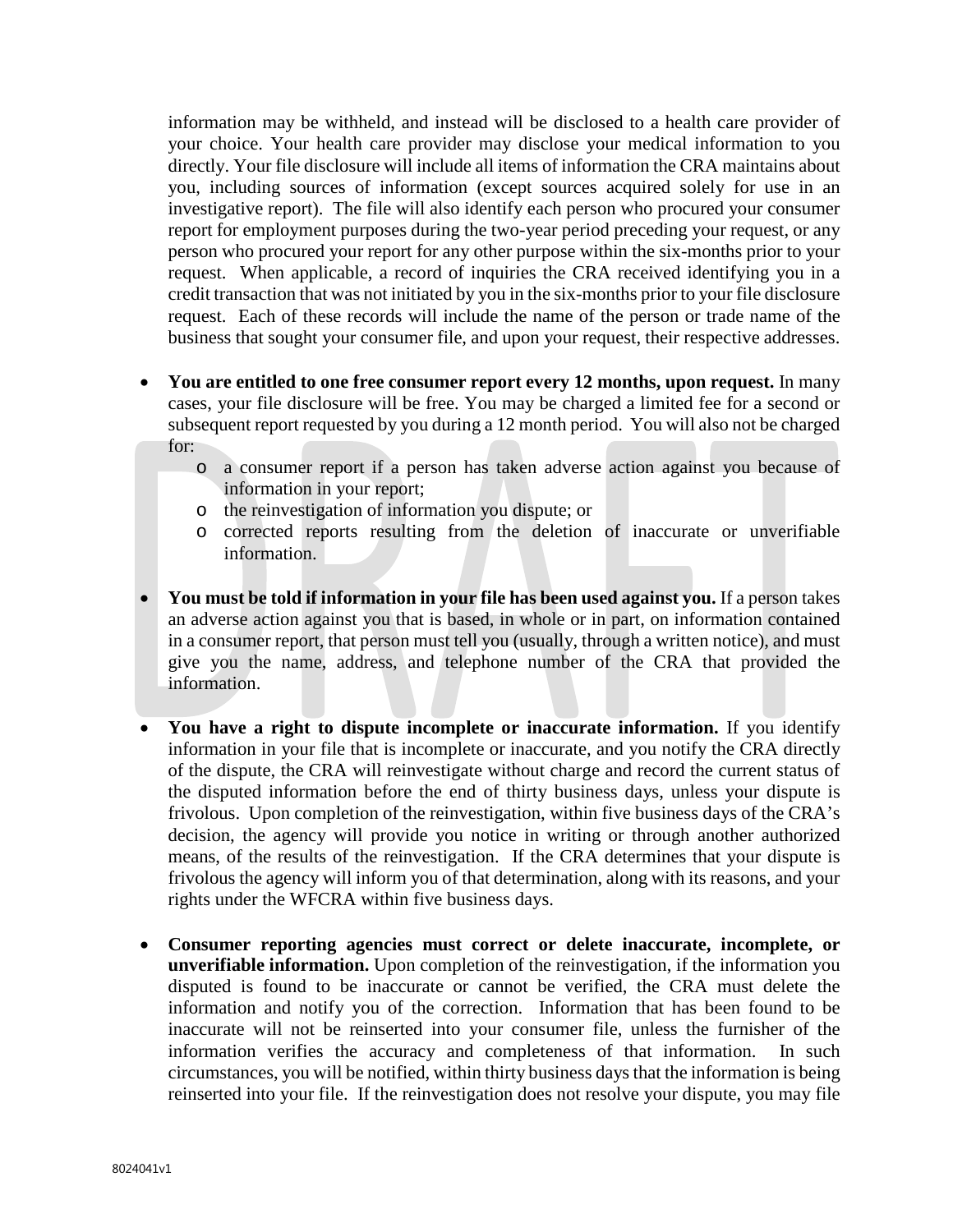with the CRA a brief statement (that may be limited to 100 words) setting forth the nature of your dispute. The statement will be placed in your consumer file and in any subsequent report containing the information you disputed.

- **You have the right to request that users of your consumer report be notified of any disputed information they previously received within the statutory time frame.** After certain disputed information has been deleted or you have filed a statement of dispute, you may request that the CRA provides notification of that deleted item or item of dispute to any person you designate who has, within two years received your consumer report for employment purposes, or who has within six months received your report for any other purpose, if the furnished report contained the deleted or disputed information.
- **Consumer reporting agencies may not report outdated negative information.** In most cases, a CRA may not report negative information that is more than seven years old, or bankruptcies that are more than ten years old.
- **You have the right to advanced disclosure of any fees.** Any charges for file disclosures or other requested actions to be taken by the CRA must be disclosed to you before the information is provided or the action is taken.
- **Access to your file is limited.** A CRA may provide information about you only to people with a valid need – usually to consider an application with a creditor, insurer, employer, landlord, court or government agency, or in accordance with your written instructions.
- **You must be notified if reports are provided to employers.** A CRA may not give out information about you to employers without your knowledge. A potential employer must make a clear and conspicuous disclosure in writing to you or obtain your consent before obtaining a report. A current employer may not receive a report unless it has given you written notice that reports may be used for employment purposes.
- **You must be notified in writing if a person seeks an investigative consumer report about you.** An investigative consumer report may include information as to your character, general reputation, personal characteristics, and mode of living. Within a reasonable period of time after receiving such notice, you may request, in writing, a disclosure as to the nature and scope of the investigation requested—which will be delivered to you within five days of your request.
- **You may limit "prescreened" offers of credit and insurance you get based on information in your credit report.** You may elect not to receive unsolicited "prescreened" offers for credit and insurance by using the CRA's notification system to remove your name and address from the lists these offers are based on. You may opt-out with the nationwide credit bureaus at 1-888-5-OPTOUT (1-888-567-8688).
- **You may place a security freeze on your credit report.** Under certain circumstances, you may request that a security freeze be placed on your credit report to prevent it from